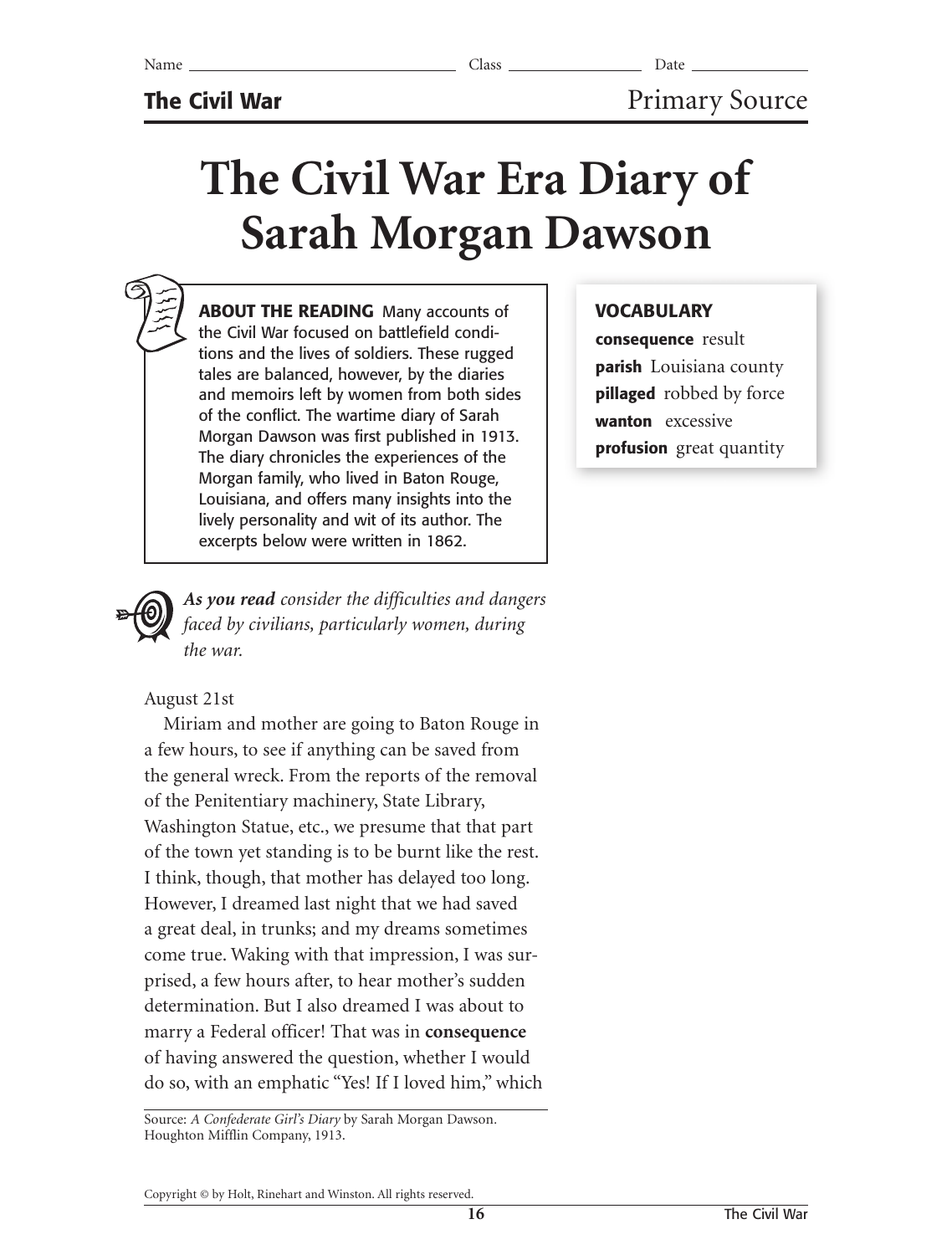#### The Civil War Era Diary of Sarah Morgan Dawson, *continued* Primary Source

will probably ruin my reputation as a patriot in this **parish**. Bah! I am no bigot!—or fool either. . .

August 23rd

Dr. Perkins . . . repeated the same old stories we have been hearing, about the powder placed under the State House and Garrison, to blow them up, if forced to evacuate the town. He confirms the story about . . . the town being **pillaged** by the negroes and the rest of the Yankees. He says his own slaves told him they were allowed to enter the house and help themselves, and what they did not want the Yankees either destroyed on the spot, or had it carried to the Garrison and burned. They also bragged of having stopped ladies on the street, cut their necklaces from the necks, and stripped the rings from their fingers, without hesitation. It may be that they were just bragging to look great in the eyes of their masters; I hope so, for Heaven help them if they fall into the hands of the Confederates, if it is true.

I could not record all the stories of **wanton** destruction that reached us. I would rather not believe that the Federal Government could be so disgraced by its own soldiers. Dr. Day says they left nothing at all in his house, and carried everything off from Dr. Enders's. He does not believe we have a single article left in ours. . .

This morning Withers's battery passed Mr. Elder's on their way to Port Hudson, and stopped to get water. There were several buckets served by several servants; but I took possession of one, to their great amusement. What a **profusion** of thanks over a can of water! It made me smile, and they smiled to see my work, so it was all very funny. It was astonishing to see the number of Yankee canteens in the possession of our men. Almost all those who fought at Baton Rouge are provided with them . . . I declare I felt ever so important in my new situation as waiting-maid!

**Confederate forces were prepared to destroy part of the town to prevent supplies from falling into the hands of Union troops.**

**She is referring to a group of Confederate artillery soldiers.**

**Throughout the war, the Confederacy struggled to keep its soldiers supplied. Here Morgan notices that southern troops have come to rely on captured Union equipment.**